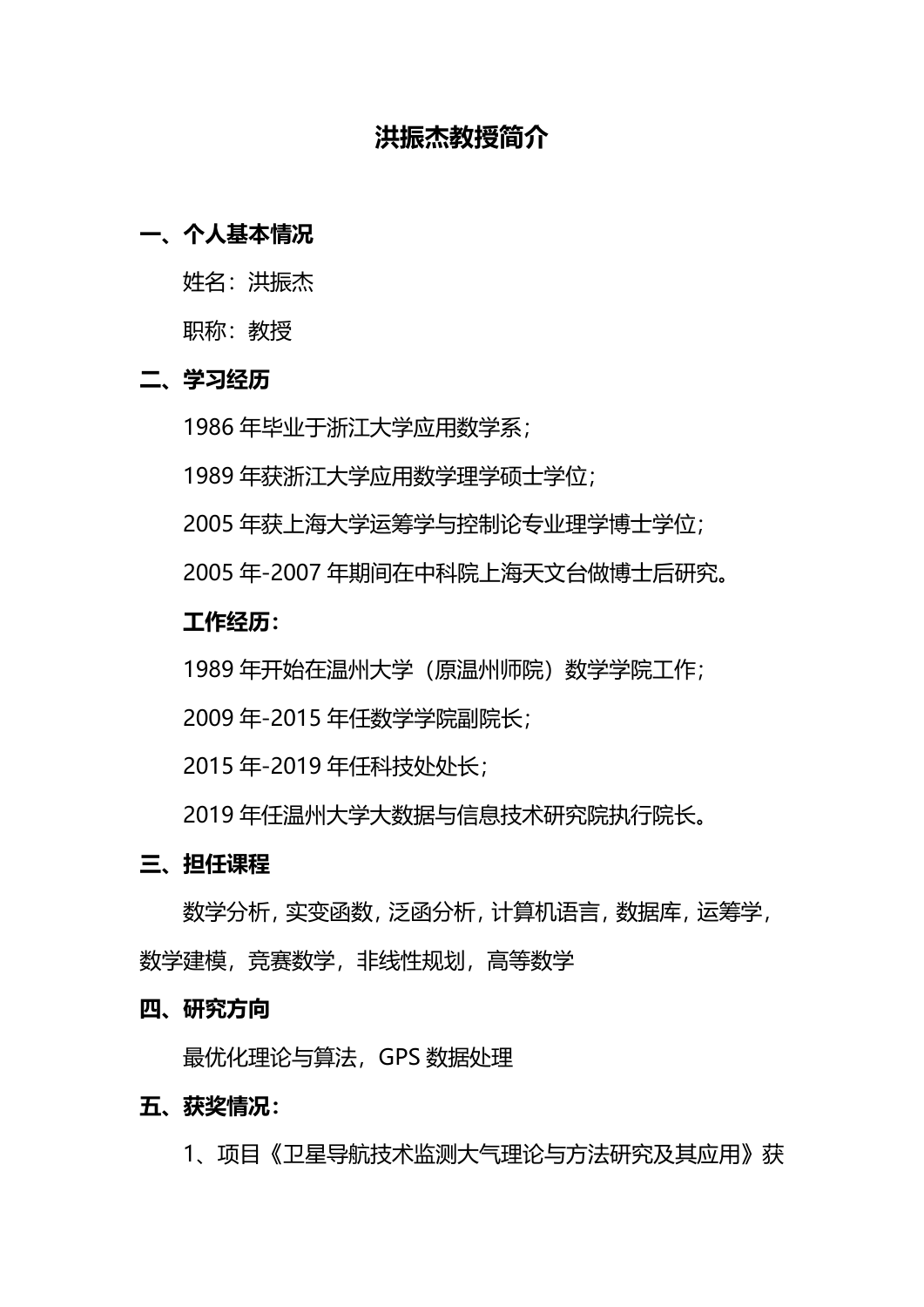得上海市科技进步二等奖,2014.12,排名第七

2、项目《GPS/LEO 掩星技术的反演与同化的系列结果》获浙江 省高校科研成果奖三等奖,2007.9,排名第一

3、论文《标准大气模型建立映射函数的可靠性讨论》获浙江省 自然科学优秀论文奖二等奖,2005.10,排名第一

4、论文《 GPS 掩星折射率剖面一维变分同化》获浙江省自然科 学优秀论文奖三等奖,2006.10,排名第一

5、论文《非对称大气模式下二维射线追踪算子》获温州市第十 三届自然科学优秀论文奖三等奖,2009.12,排名第一

### **六、课题项目:**

- 1、国家自然科学基金面上项目:基于 GNSS/LEO 电离层掩星观测资 料改讲电离层和等离子模型研究 (U1831116), 2/5, 2019-2021,55 万
- 2、基于数字化技术的碗窑古村落保护方案研究(KH1611010),横向 课题, 2016.4-2016.12, 3 万, 主持
- 3、温州市金融办课题:"温州指数"日常运营项目(RH1504003), 2015.01-2016.12,49.96 万, 主持
- 4、 国家科技部 863 计划项目:GNSS/LEO 掩星资料分析处理软 件系统(2009AA12Z319),2009.1-2011.12,88 万,课题组副 组长, 排名第二
- 5、 国家自然科学基金: GPS 观测技术探测大气波导研究 (40605012),27 万,2007.1- 2009.12,排名第二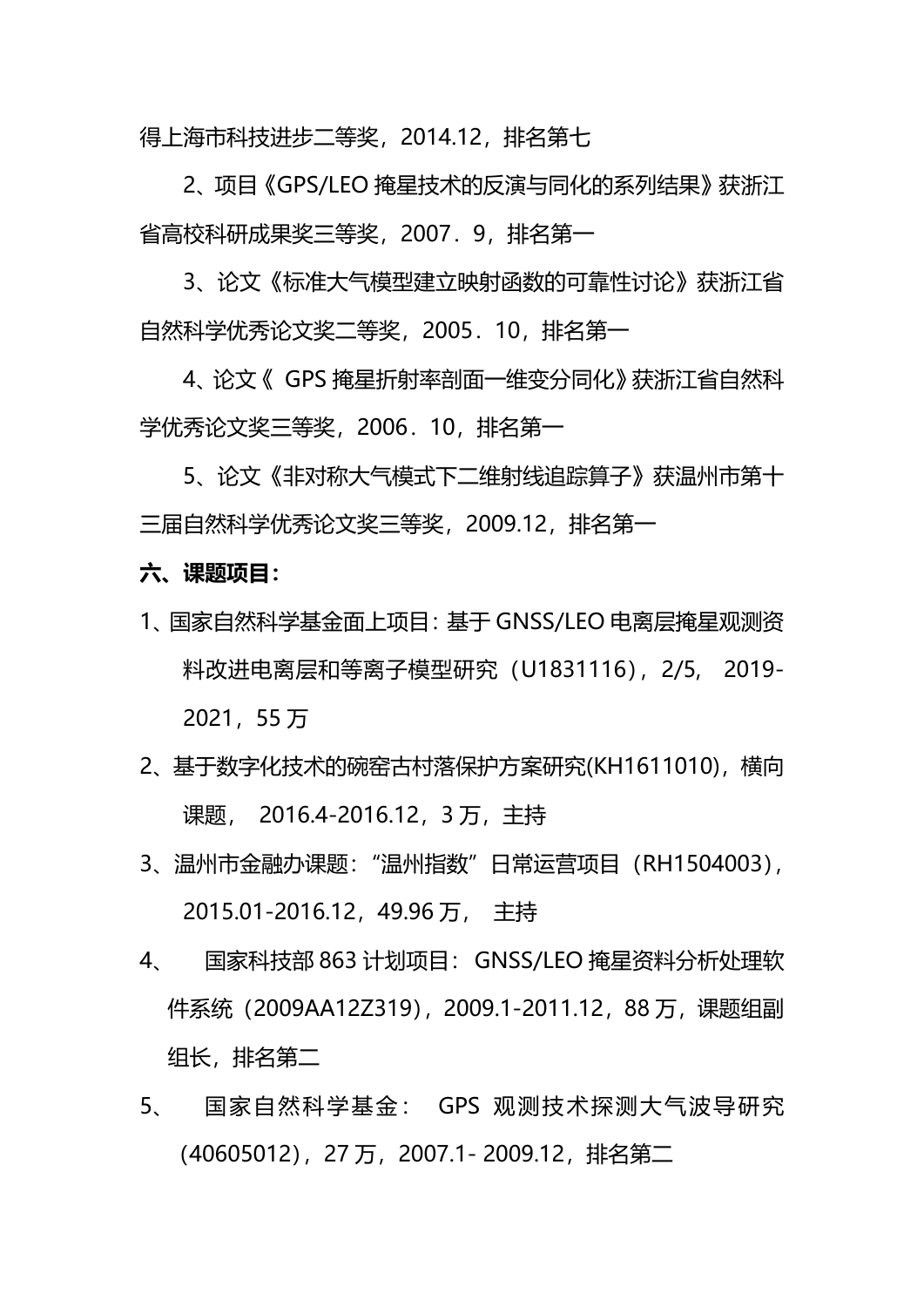- 6、 浙江省自然科学基金: GPS 掩星数据同化技术及其气象减灾 应用研究(Y506040), 5.5 万, 2007.1-2009.12,主持
- 7、 温州科技计划项目:掩星数据同化技术及其气象减灾应用 (S2006025), 5 万,2006.3-2008.12, 主持
- 8、 中科院国防科技创新基金项目:GPS/LEO 掩星技术探测地球 折射场和密度场(CXJJ-97),排名第二
- 9、 中国科学院上海天文台委托研究横向课题:YH-1 火星大气 无 线电掩星探测反演技术研究开发,10 万,主持
- 10、 温州文化研究课题:温籍数学家群体及其对中国近代数学影响 研究 (WYK0741), 6 万, 主持
- 11、温州市决咨委课题:网络研究中心合作项目(RH1406001),7 万,2014-2015,主持

## **七、发表论文:**

[1] Xingliang Xiong, Mingyu Fan, Zhenjie Hong\*, A novel active learning algorithm for robust image classification, IEEE ACCESS, 2019 (in press, SCI 二区)

[2] Insha Ullah,Sudhir Paul,Zhenjie Hong\*,You-Gan Wang, Significancetests for analyzing gene expression data with small sample sizes Bioinformatics, 2019 (3).

( <https://doi.org/10.1093/bioinformatics/btz189>SCI 一区)

[3] Jiafeng Wu , Na Wang , Zhenjie Hong\*,You-Gan Wang ,Incorporating Social Objectives in Evaluating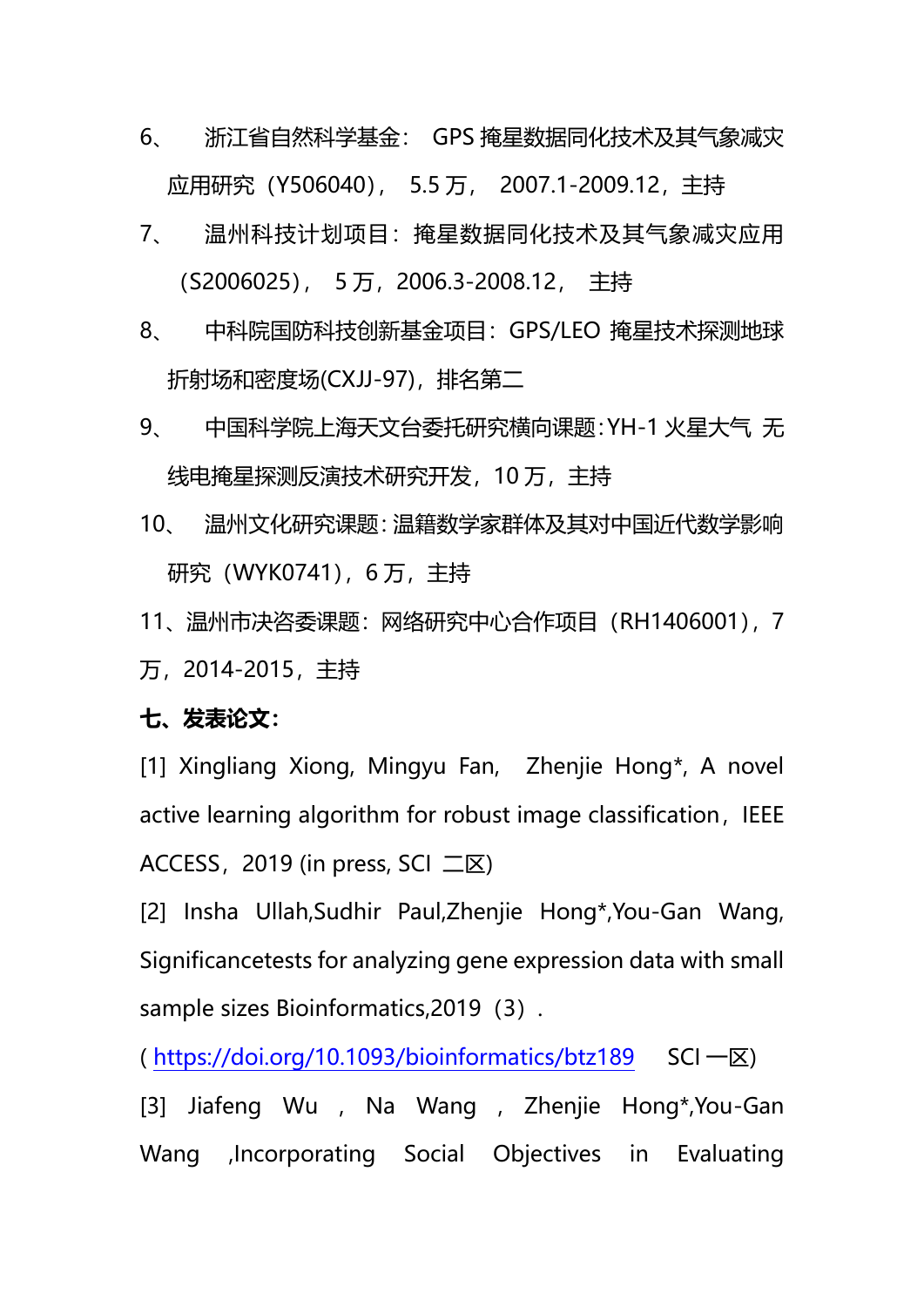Sustainable Fisheries Harvest Strategy , Environmental Modeling  $\&$  Assessment,2019(1):1-6. <https://doi.org/10.1007/s10666-019-9651-9> (SCI 四区)

[4]黄佳倩,洪振杰,范劲松, An optimized urban traffic signal field control algorithm based on pseudo neural network, 运筹学学 报, 2015,19(3):71-77.

[5] Zhao Yun-Chao;Gui Xiao-Chun;Hong Zhen-Jie\*;Li Jian-Yong, The Kalman Filter imaging studies of ionosphere TEC, CHINESE JOURNAL OF GEOPHYSICS, 2014,57(11): 3617~3624 (SCI 四 区)

[6]洪振杰,刘荣建,郭鹏,董乃铭.非球对称电离层掩星数据反演[J].物理 学报, 2011,12:660-665.

[7]徐贤胜,黄思训,郭鹏,洪振杰(通讯作者). GPS 无线电掩星后向传 播方法[J].地球物理学报, 2011,09:2193-2200.

[8]徐贤胜,洪振杰(通讯作者),郭鹏,刘荣建.COSMIC 掩星电离层资 料反演以及结果验证[J]. 物理学报,2010,03:2163-2168.

[9]毛晓飞,韩婷婷,李磊,张素君,洪振杰(通讯作者). 地基行星大气掩 星观测资料流程和数据整理[J]. 空间科学学报,2010,06:554-561.

[10]伍亦亦,洪振杰(通讯作者),郭鹏,郑杰. 地基 GPS 低高度角观测 反演大气折射率廓线的模拟仿真[J]. 地球物理学报,2010,05:1085- 1090.

[11]洪振杰,张翼鹏,陈文海,李静,掩星技术一维变分同化算法的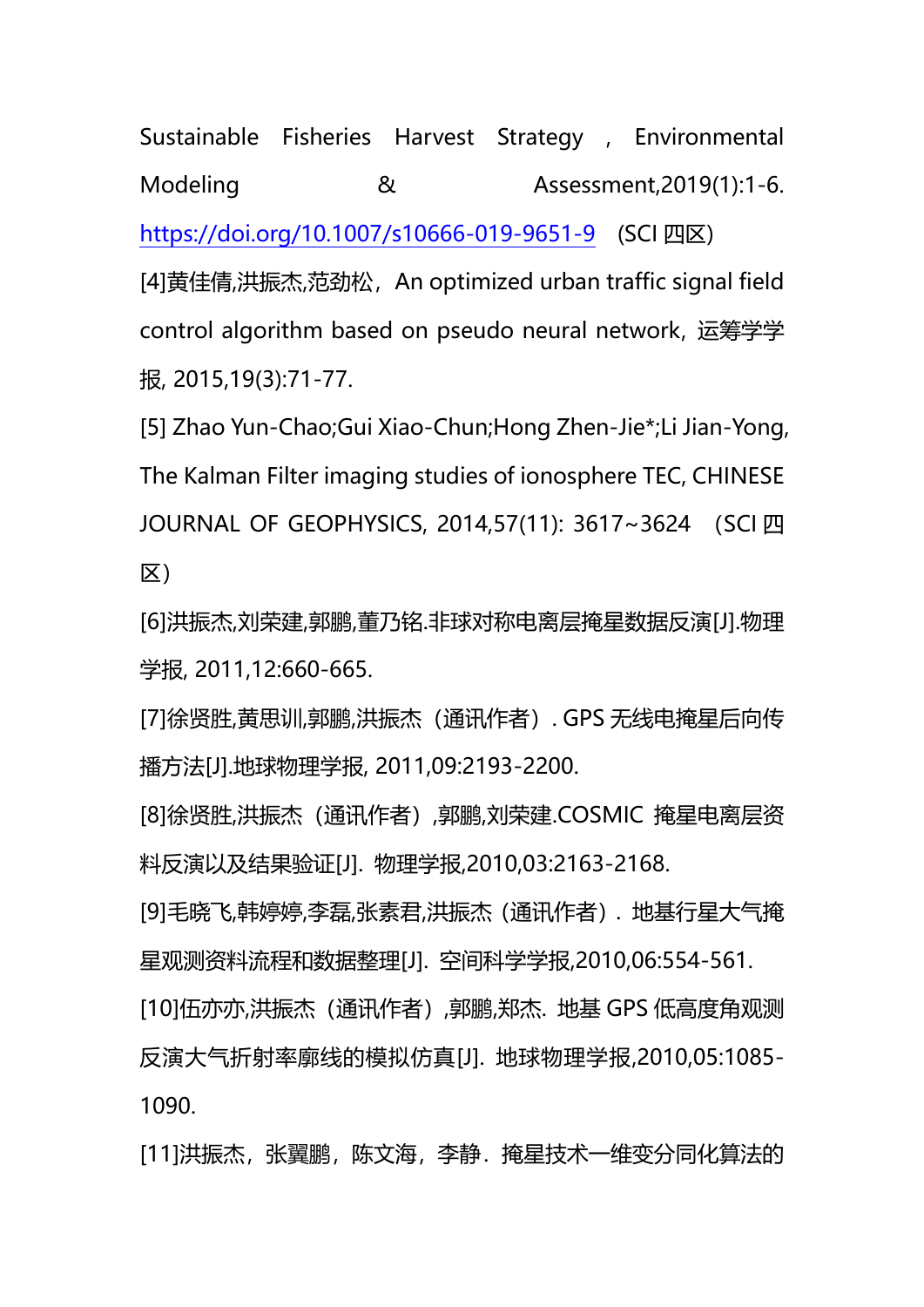改进[J]. 天文学报,2009,50(4),415-424

[12]洪振杰, 既翼鹏等. 掩星数据变分同化的算法分析[J].计算机工 程与应用, 2009,45(31)

[13]HONG Zhenjie et.al. The ray-tracing mapping operator in an asymmetric atmosphere[J]. Progress in Natural Science, 18(1) , 2008 ( SCI 检索号:708GJ )

[14]HONG Zhenjie, Some Rational Conditions of Group Utopian Preference Mapping[J]. OR Transaction, 2007, 11(3) [15]洪振杰,叶帆,郭鹏.非对称大气模式下二维射线追踪算子[J]. 自 然科学进展, 2007,17(3):74-80(SCI 检索)

[16]HONG Zhenjie et al. One-dimensional Variational Retrieval ofRefractivity Profiles by GPS Occultation[J]. CAA, 2006, 30(2), ( SCI 检索号:829EC)

[17]HONG Zhenjie, ZHOU Xianwei and HU Yuda. Semicontinuity of point-to-set Map and Connectedness of Efficient Point Set[J]. OR Transaction, 2005, 9(1):32-36

[18]洪振杰等. GPS 掩星折射率剖面一维变分同化[J]. 天文学报, 2006,47(1),100-110

[19]叶帆, 洪振杰(通讯作者). 不完全信息群体决策专家权重的集结 [J]. 应用数学与计算数学学报,2006,20(1):64-69 [20]洪振杰, 叶帆. 关于群体惩罚评分映射的理性条件[J]. 系统工程 理论与实践, 2005, 25(4):124-127 (EI 检索)